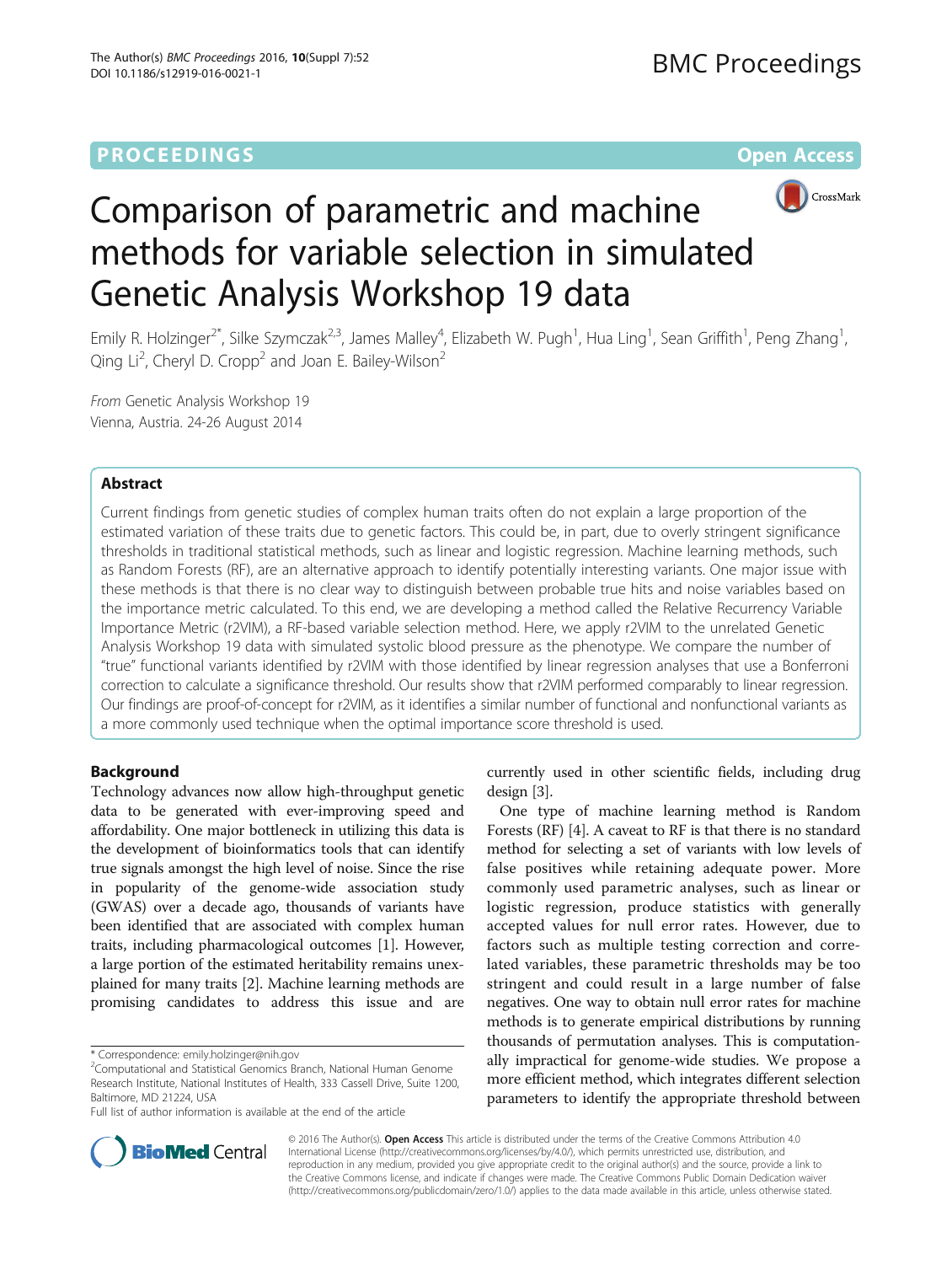<span id="page-1-0"></span>signal and noise called the Relative Recurrency Variable Importance Metric (r2VIM). The ultimate goal of our project is to generate variant sets and prediction models to further our understanding and prediction of complex traits.

# **Methods**

# Variable selection

RF is a machine learning method that grows a collection of decision or regression trees to identify variables (e.g., single-nucleotide polymorphisms) that are associated with an outcome (e.g., blood pressure) while taking into account main and interaction effects. RF output is a ranked list of variables according to an importance score. Importance is calculated as the percent change in mean squared error after variable permutation. There is no standard method of selecting an importance score threshold that separates signal from noise. To this end, we incorporate and extend upon a previously proposed threshold selection method [[5, 6\]](#page-5-0). Specifically, r2VIM combines 3 different variable selection components, as described below [[6\]](#page-5-0).

- 1. Permutation-based importance score: The raw variable importance metric (VIM) is calculated as the percent change in mean squared error (MSE) before and after random variable permutation.
- 2. Estimate of null variance: If no variables are associated with the trait, the VIMs should be symmetrically and randomly distributed around zero. In practice, the lowest VIM is usually negative. Thus, we use the absolute value of the lowest VIM as an estimate of the null variance [[5](#page-5-0), [6](#page-5-0)]. This estimate can be used as a threshold by selecting only those variables with VIMs greater than the null variance. In previous studies, we observed that this estimate alone may be too liberal for genome-wide data. To address this, we multiply the estimate by factors, or integers, to create more stringent thresholds [[6\]](#page-5-0). For example, if the lowest VIM was-0.05, the null variance estimate would be 0.05. For more stringent thresholds, we could multiply by factors 2, 3, and 4 to get new thresholds of 0.10, 0.15, and 0.20, respectively.



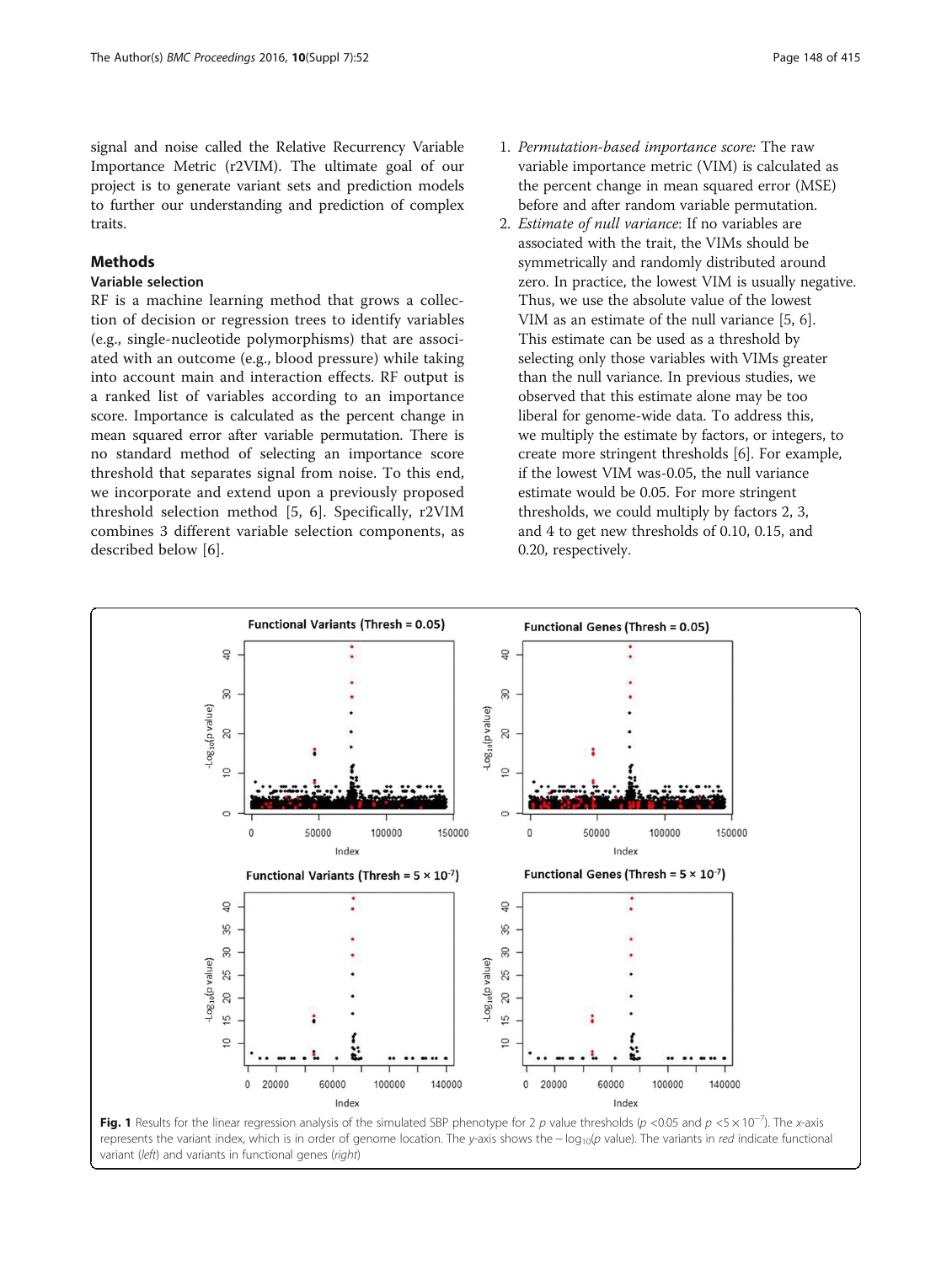<span id="page-2-0"></span>

| <b>Table 1</b> Counts for the number of variants selected at different |  |
|------------------------------------------------------------------------|--|
| thresholds for linear regression (p value) and r2VIM (min.RIS)         |  |

| Method               | Threshold                 |      |    | All (~350 k) Func. vars. (1047) Func. genes (4328) |
|----------------------|---------------------------|------|----|----------------------------------------------------|
| Linear<br>Regression | p < 0.05                  | 7739 | 35 | 136                                                |
|                      | $p < 5 \times 10^{-7}$ 59 |      | 6  | 9                                                  |
| r <sub>2VIM</sub>    | min.RIS > 0               | 340  | 6  | 9                                                  |
|                      | min.RIS $>0.5$ 37         |      | 5  | 8                                                  |
|                      | $min.RIS > 1$ 25          |      |    | 8                                                  |
|                      |                           |      |    |                                                    |

The total number selected, the number of variants simulated directly to be functional, and the number of variants in the functional genes are shown

3. Recurrency: Due to the inherent randomness of machines, variables that are deemed important in one run may disappear in a second run with a different random seed. Variables with high importance scores across runs are more likely to be true signals.

In r2VIM, we run RF 5 to 10 times and select variables greater than the threshold factor from variable selection component (2) across runs.

For this analysis, we ran the above selection algorithm using RF on one of the simulated data sets for the systolic blood pressure (SBP) and Q1 (permuted) traits. We used the parallelizable Random Jungle (RJ) software to allow for the large number of input variables [[7](#page-5-0)]. We ran RJ with regression trees (numeric inputs and outputs), 60,000 variables sampled at each node (mtry), and 4000 trees in the forest (ntree). These parameters were selected after testing several mtry/ntree combinations and selecting the one with the lowest prediction error. The analysis took a total of 5 h (1 h for each run). Each analysis was run using 64 cores (approximately 63 trees per node). Along with the genetic variants, we included



Fig. 2 Results for the r2VIM analysis of the simulated SBP phenotype for 3 min.RIS thresholds (RIS <0, RIS <0.5, and RIS <1). The x-axis represents the variant index, which is in order of genome location. The y-axis shows the min.RIS. The variants in red indicate functional variant (left) and variants in functional genes (right)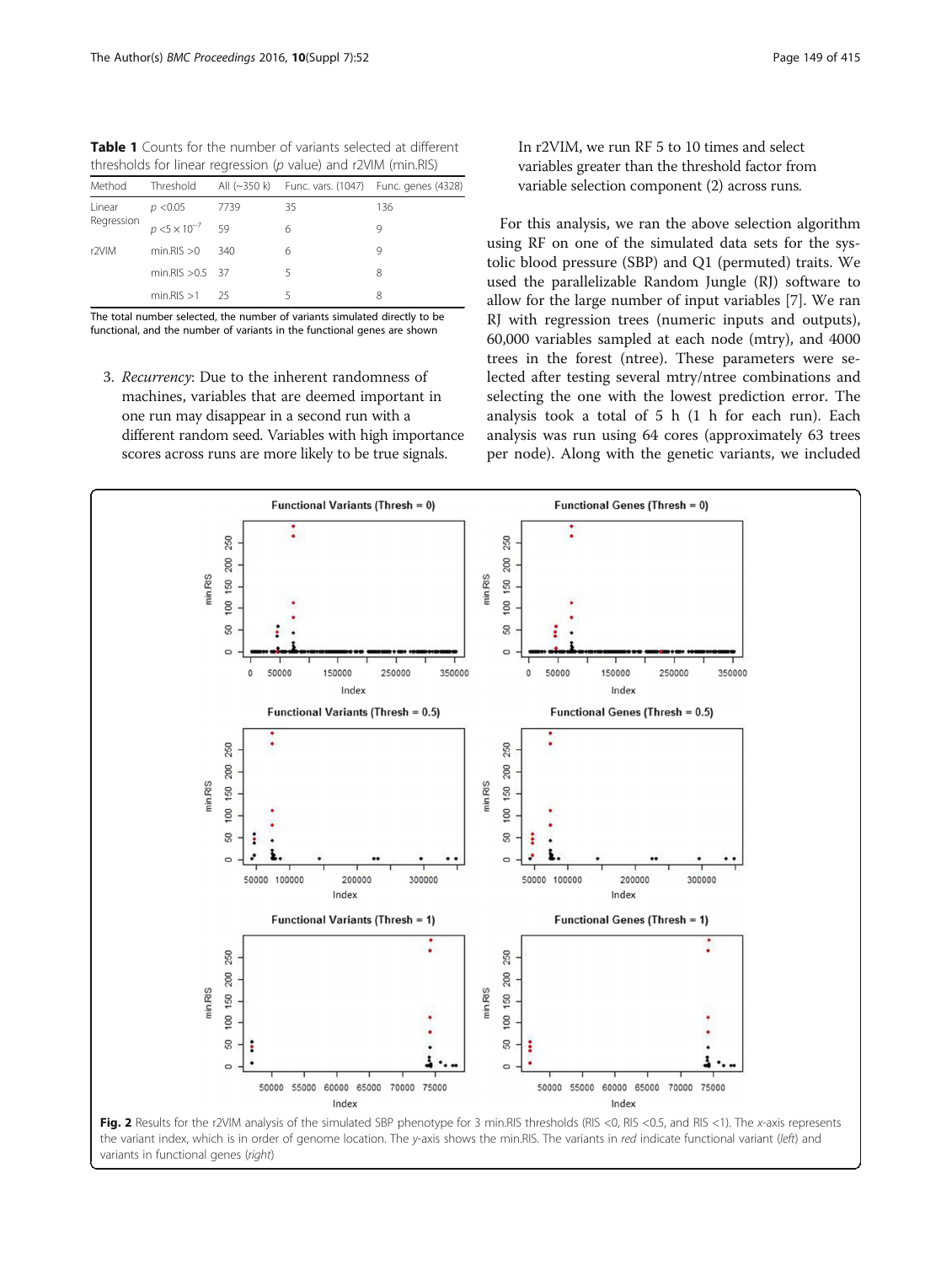<span id="page-3-0"></span>sex, blood pressure medication, smoking status, and the top ten principal components (PCs) in the RJ analysis. Age was not included because of missingness (18/1937 with no age given). We calculated the variable relative importance score (RIS) for each run as VIM/abs(min. VIM). This allows us to compare scores across runs. We combined the RIS values over the 5 runs by selecting the minimum value. This is considered "recurrency-corrected."

We analyzed the same data set using linear regression. The model included main effect terms for the variant, blood pressure medication, smoking status, sex, age, and the top 10 PCs. Age was included in the linear regression analysis, as the inability to handle missingness is a weakness of r2VIM. Incorrect results would represent this weakness and be a fair comparison of the 2 methods. A Bonferroni correction on the  $p$  value for the variant term was used as the selection threshold. We compared the selected variants for the 2 methods based on the simulated disease model for this data.

#### Data set

We used the Genetic Analysis Workshop 19 (GAW19) simulated SBP and Q1 phenotype data for 1937 unrelated individuals [[8](#page-5-0)]. For both we used data set replicate numbered 100. The genetic data was generated using whole exome sequencing. Singletons and variants with any missingness were removed leaving 353,103 total variants. In the filtered set, 1047 variants were directly simulated to be functional, and 4328 variants are in genes with simulated functional variants. The functional variants had a wide range of effect sizes and minor allele frequencies, as described by the Genetic Analysis Workshop data contributors. This data set has previously undergone several quality filtering steps; however, an independent quality control analysis identified more samples that did not meet certain data quality requirements. A sibpair was identified by identity-by-descent (IBD) estimation analysis. The member of the pair with lower overall coverage and higher missingness rate was dropped. We also dropped 3 samples with 10× coverage of less than 0.7, 1 sample with missingness greater than 0.05, and 1 sample that was a clear outlier for the number of singletons. After these 5 samples were dropped, a PCs analysis was completed. The top 10 PCs were added as covariates into the linear regression model and were included as variables in the r2VIM analysis. The genetic data set is formatted as a standard PLINK binary input with genotypes coded as 0/ 1/2 indicating the number of alternative alleles present.

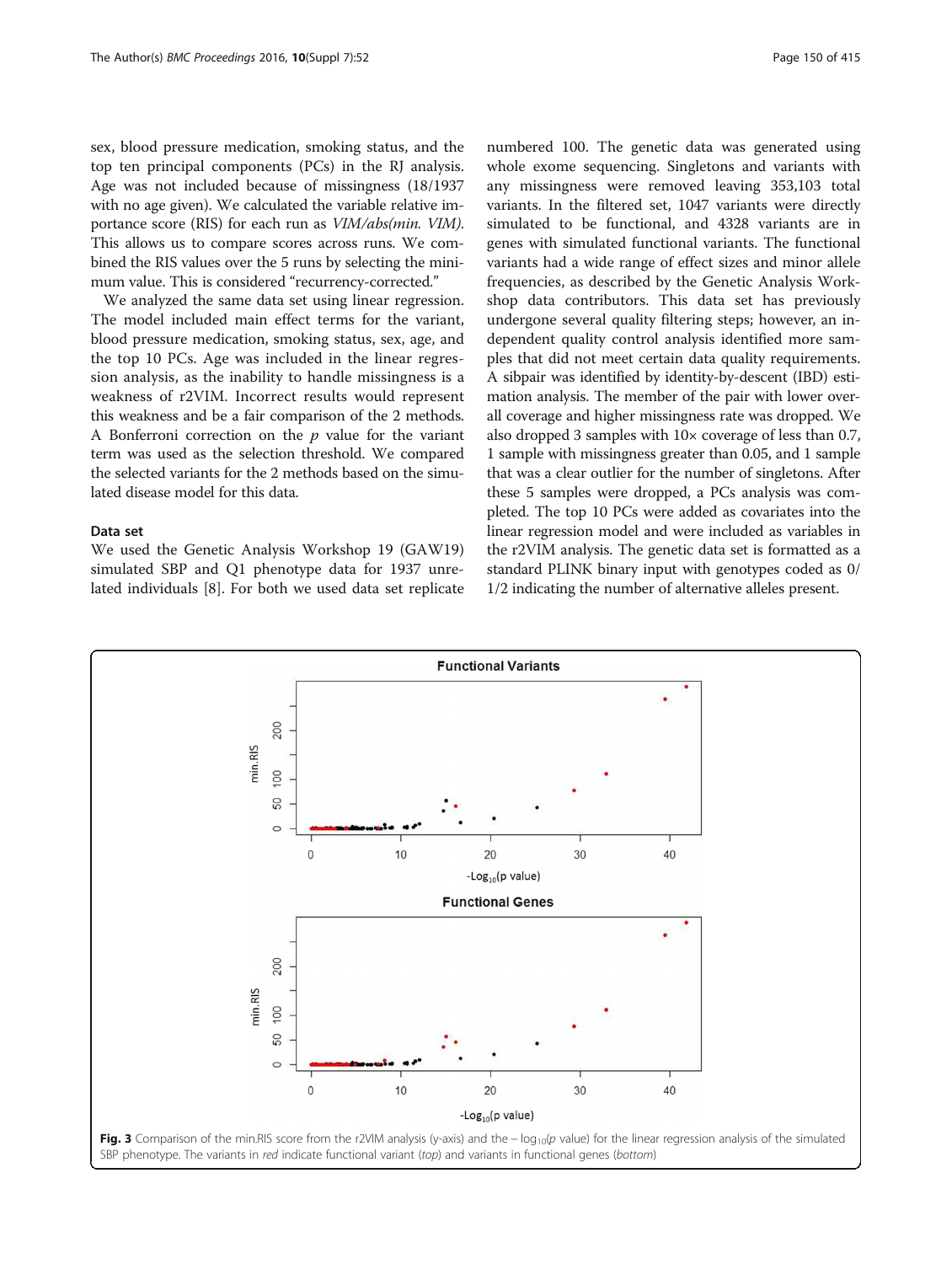### Results

We ran r2VIM and linear regression on the GAW19 SBP simulated phenotype. Figure [1](#page-1-0) shows the results for the linear regression analysis of SBP. Each row represents a different  $p$  value selection threshold:  $p < 0.05$  and  $p < 5 \times 10^{-7}$  (Bonferroni corrected). All of the variants selected at the given thresholds are shown in black (not simulated to be functional) and red (functional). The left column shows the functional variants as red, and the right column shows the variants in functional genes as red. The counts for the selected variants are shown in Table [1](#page-2-0). Figure [2](#page-2-0) shows the results for the r2VIM analysis. Here we show the selected variants at 3 minimum RIS thresholds: min.RIS <0, min.RIS <0.5, and min.RIS <1. The counts for the total functional versus nonfunctional variants selected are shown in Table [1.](#page-2-0)

Next, we assessed the correlation between the  $p$ values and the minimum RIS scores for linear regression and r2VIM, respectively (Fig. [3](#page-3-0)). These graphs suggest agreement between the scores. It does not appear that functional variants were identified as having strong signals in one method and not the other. Of note, variants in black are not necessarily nonfunctional, as they could still be in linkage disequilibrium with a functional variant but not in the same gene. This makes it difficult to do a reliable true-positive versus falsepositive assessment.

Finally, we ran r2VIM using the Q1 phenotype (Fig. 4). This phenotype was not simulated to be correlated with any of the variants. Therefore, any positive associations should represent false-positive selection. None of the variants were significant after Bonferroni correction for the linear regression analysis of the Q1 data set (results not shown). Variants simulated to be functional in the SBP phenotype model are shown in red. Certain variants in this model have high min.RIS scores; however, this could be an artifact of the simulation method and further testing needs to be done.

## Discussion

For this GAW19 data set, linear regression and r2VIM had similar true-positive and false-positive selection counts when a Bonferroni corrected  $p$  value and a minimum RIS score of 0.5 were used as thresholds. Both methods identified the 2 genes with the strongest simulated effects, as shown by the 2 highest peaks in Figs. [1](#page-1-0) and [2](#page-2-0). Although a key motivation for r2VIM development is the identification of more complex models (e.g., interactions with small main effects), this is an important proof-ofconcept for main-effect-only selection, as these are likely to be present along with interaction effects. Notably, neither method identified a large proportion of the functional variants. Both appeared to have an effect